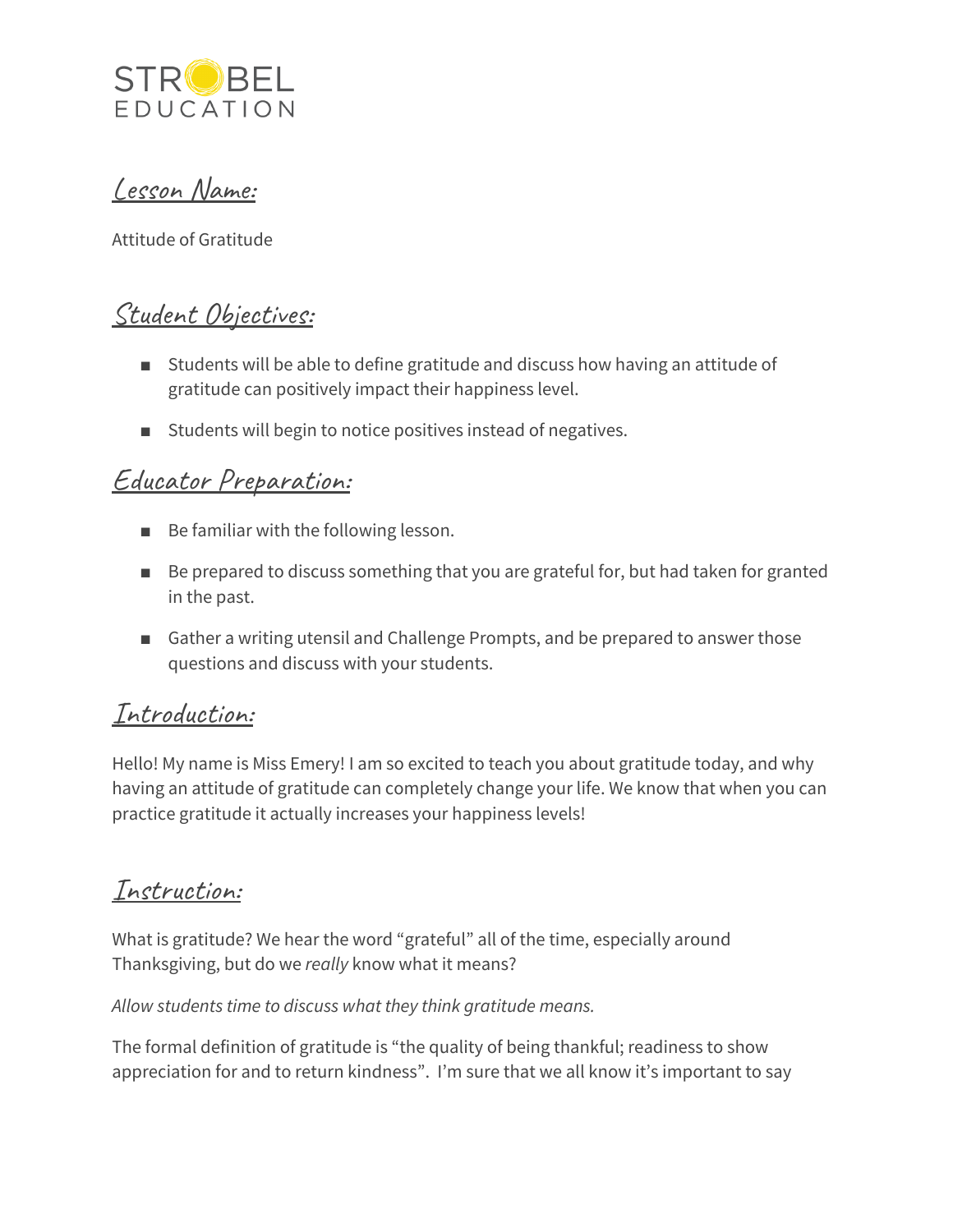

thank you, especially to our parents and our friends, but did you know that having a consistent attitude of gratitude can increase your level of happiness?

#### *Allow students to give their thoughts/ask "I wonder…" questions if necessary.*

Seriously! You have learned in other lessons that we are responsible for 40% of our own happiness! 50% is genetic, and the other 10% comes from the world around us, but we can impact how happy we are by 40%, and one of the ways to do that is through practicing an attitude of gratitude.

Here's the cool part about gratitude: if you look up vibrational frequencies of different emotions (love, hate, laughter, etc.), you'll find that gratitude has one of the highest vibrational frequencies! So what exactly does that mean for us? We know that if we really want to increase our happiness level, based on long-term research, learning to have an attitude of gratitude is one of the easiest ways to make that happen. We know that feelings become our beliefs, beliefs become our thoughts, and thoughts become our actions. So, if we want our life to become one that just exudes happiness, we need to express positive feelings— ones like gratitude!

Some of us are just wired to be negative—that does **not** make us any less of a person or a bad person. There are just some people whose brain is wired to look for negative things. They are constantly scanning their environment for things to be worried or sad about. I'm going to be honest here—I am one of those people! Or, I should really say, I *was* one of those people. I have lived with anxious feelings all my life, and I'm certainly not perfect, but by having an attitude of gratitude, I have been able to retrain my brain to scan for positives instead of negatives. Here's some examples (*feel free to use your own examples; these are just Miss Emery's)*:

- Instead of seeing a pile of papers on my desk and thinking how horrible it will be to grade all of them, I am thankful to be able to see growth in my students.
- Instead of seeing the leaves turn brown on the trees and be annoyed about having to deal with the winter cold, I am thankful that in the springtime I will get to see the beautiful colors again, bright and brand new.
- Instead of seeing my mom's name pop up on my phone checking in on me and being frustrated that she is alway checking in on me, I am thankful to have a mom that loves me enough to call me whenever she thinks about me, cares for me, and wants what's best for me.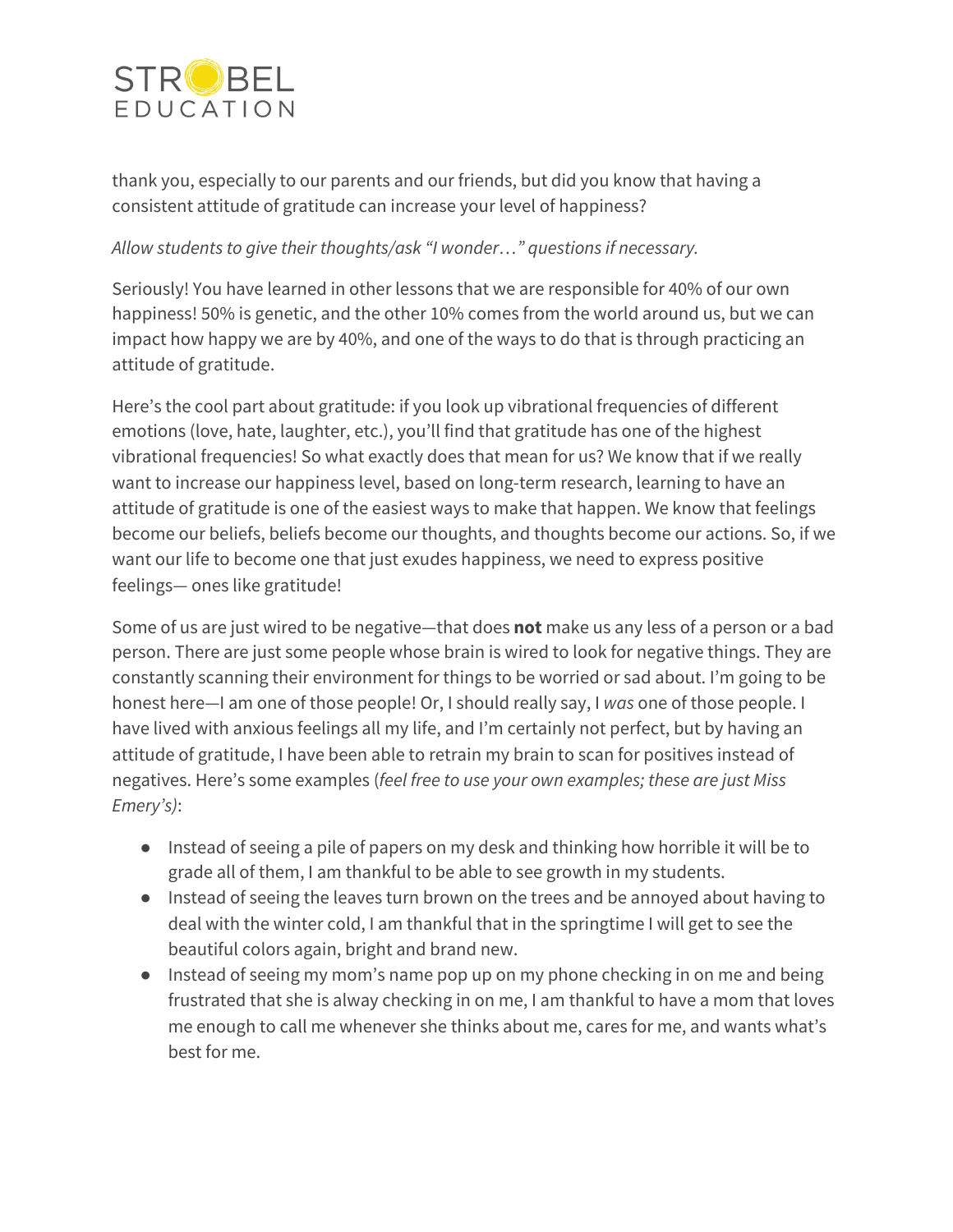

*Asks students to give examples of something they may feel negative about, and then ask them to reframe it to a gratitude statement.*

### Interaction:

In the next couple of lessons, I will teach you how to start a consistent gratitude practice, but for now I want to give you some time to reflect on what level your attitude of gratitude is at. Is it a trait that you feel is strong, or is it something you can work on? I want you to think about someone or something in your life that you are so, **so** grateful to have. Have you told that person or expressed out loud why you are so grateful for that person/thing? How can you make a conscious effort to express gratitude for that person/thing more often?

*Here is where you can discuss with your students someone or something that you are thankful for, but maybe you haven't said out loud or really reflected on why that person/thing is important to you . This is a good time to make a personal connection with your students by using a story of your own, but if you prefer, here is Miss Emery's example you may share.*

I am so grateful for daily, in-person interactions that I get to have with my students and coworkers. It sounds so simple, because normally, we run into a lot of people everyday at school or work or sports practice or church or wherever, but as I am writing this, our country is facing a mass stay-at-home order. I live alone. Other than making essential runs to the grocery store, I don't interact with anyone face-to-face. That's okay, there are still positive things that I can get out of this time alone, but it has brought me to realize how much I miss being able to talk to people in person!

I didn't even consider that being something to be grateful for before. So, here's how I'm going to use my attitude of gratitude to make this into a positive, learning experience! When all of this is over, and we get to go back to school, I am going to make a point to write down some of the small, fun conversations I have with people, and then send them a text or an email or a little note, saying "I loved talking with you today. Thank you for telling me about… Please keep me updated!" It will not only remind me that I have something to be grateful for, but it will probably make that person feel loved as well!

In the video, Miss Emery sent a text to her friend thanking her for calling and checking in on her. If you have an example of someone you can send a similar text to live, now would be a great *time to do it!*